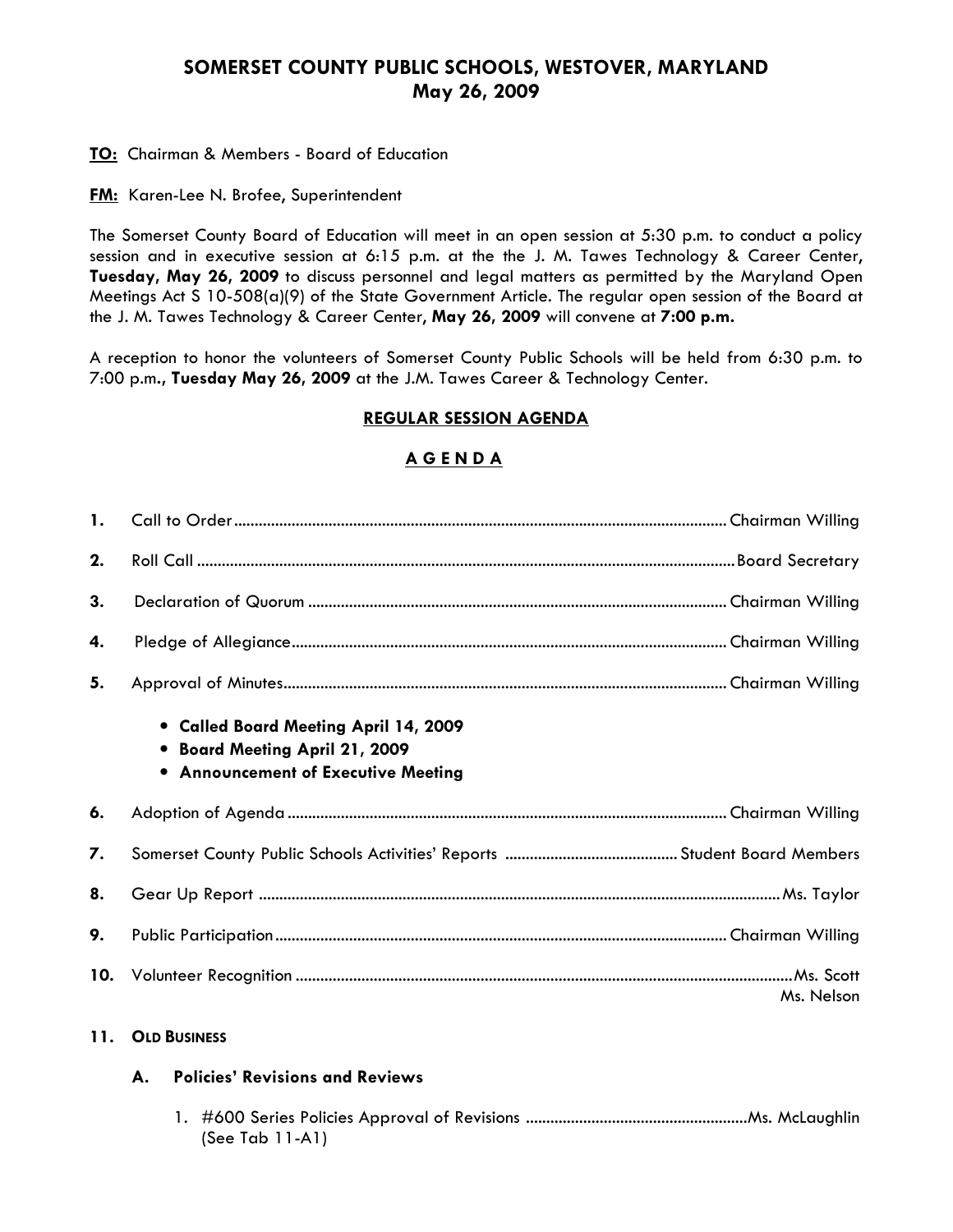|                                                    |                                            | (See Tab 11-A2)                |  |  |  |
|----------------------------------------------------|--------------------------------------------|--------------------------------|--|--|--|
|                                                    | В.                                         | (See Tab $11-B$ )              |  |  |  |
| 12.                                                |                                            | <b>NEW BUSINESS</b>            |  |  |  |
|                                                    | А.                                         | <b>Finance</b>                 |  |  |  |
|                                                    |                                            | (See Tab 12-A1)                |  |  |  |
|                                                    |                                            | (See Tab 12-A2)                |  |  |  |
| В.<br>(See Tab $12-B$ )                            |                                            |                                |  |  |  |
|                                                    | C.<br><b>Facilities and Transportation</b> |                                |  |  |  |
|                                                    |                                            | (See Tab 12-C1)                |  |  |  |
|                                                    |                                            | (See Tab 12-C2)                |  |  |  |
|                                                    |                                            | (See Tab 12-C3)                |  |  |  |
|                                                    |                                            | (See Tab 12-C4)                |  |  |  |
| D.<br>(See Tab $12-D$ )<br>E.<br>(See Tab $12-E$ ) |                                            |                                |  |  |  |
|                                                    |                                            |                                |  |  |  |
|                                                    | F.                                         | (See Tab 12-F)                 |  |  |  |
|                                                    | G.                                         | (See Tab $12-G$ )              |  |  |  |
|                                                    | Н.                                         | <b>Human Resources' Report</b> |  |  |  |
|                                                    |                                            | (See Tab $12-H1$ )             |  |  |  |
|                                                    |                                            | (See Tab 12-H2)                |  |  |  |
|                                                    | $\mathbf{I}$ .                             | (See Tab 12-I)                 |  |  |  |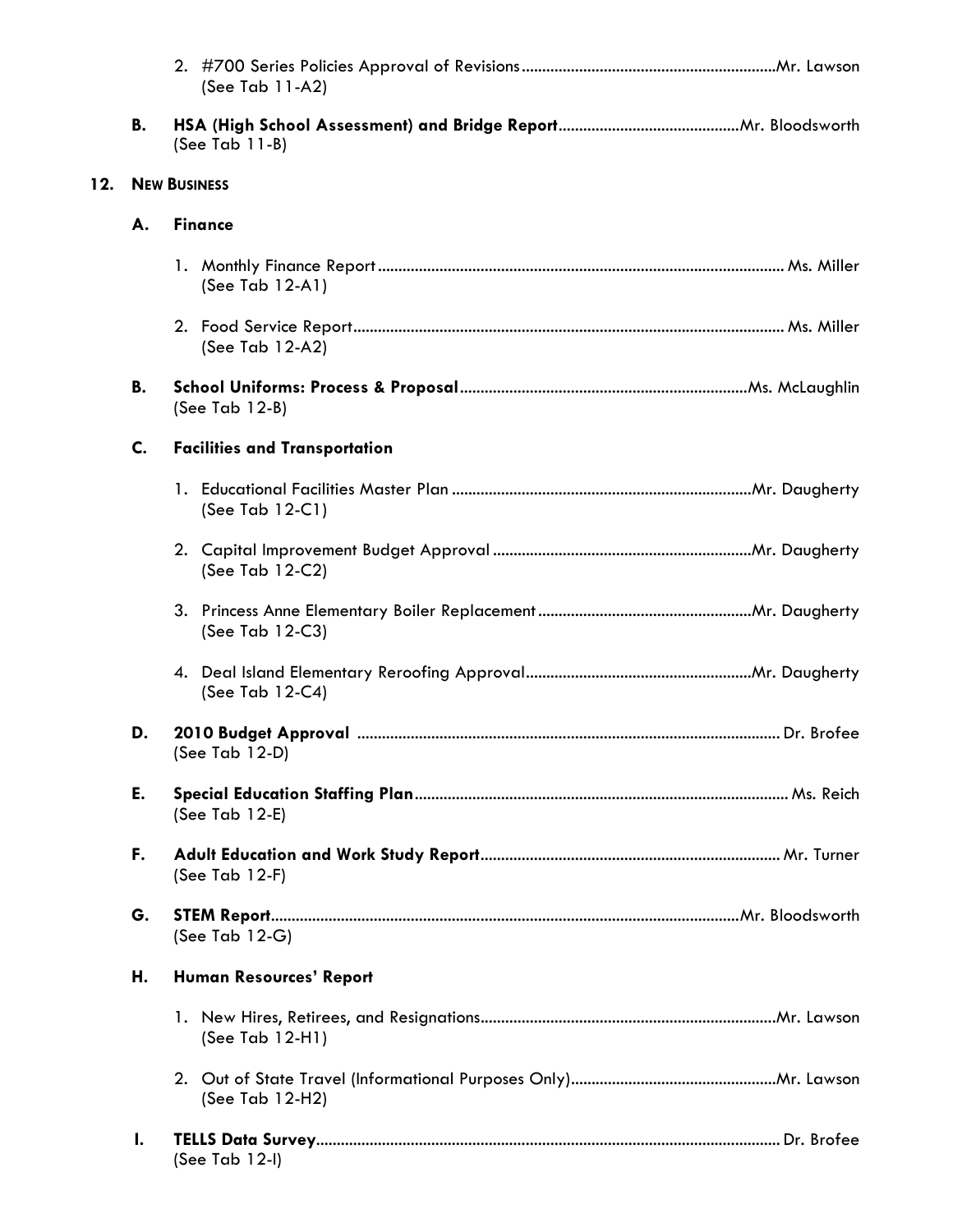- J. 2009-2010 Board Meeting Calendar................................................................................ Dr. Brofee (See Tab 12-J)
- 13. Superintendent & Board Member Comments
- 14. June 2009 Tuesday, June 16, 2009 an open session at 5:30 p.m. to conduct a policy and review discussion, an executive session at 6:15 p.m. and an open regular session meeting at 7:00 p.m. will be held at the J.M. Tawes Technology & Career Center.
- 15. Adjournment